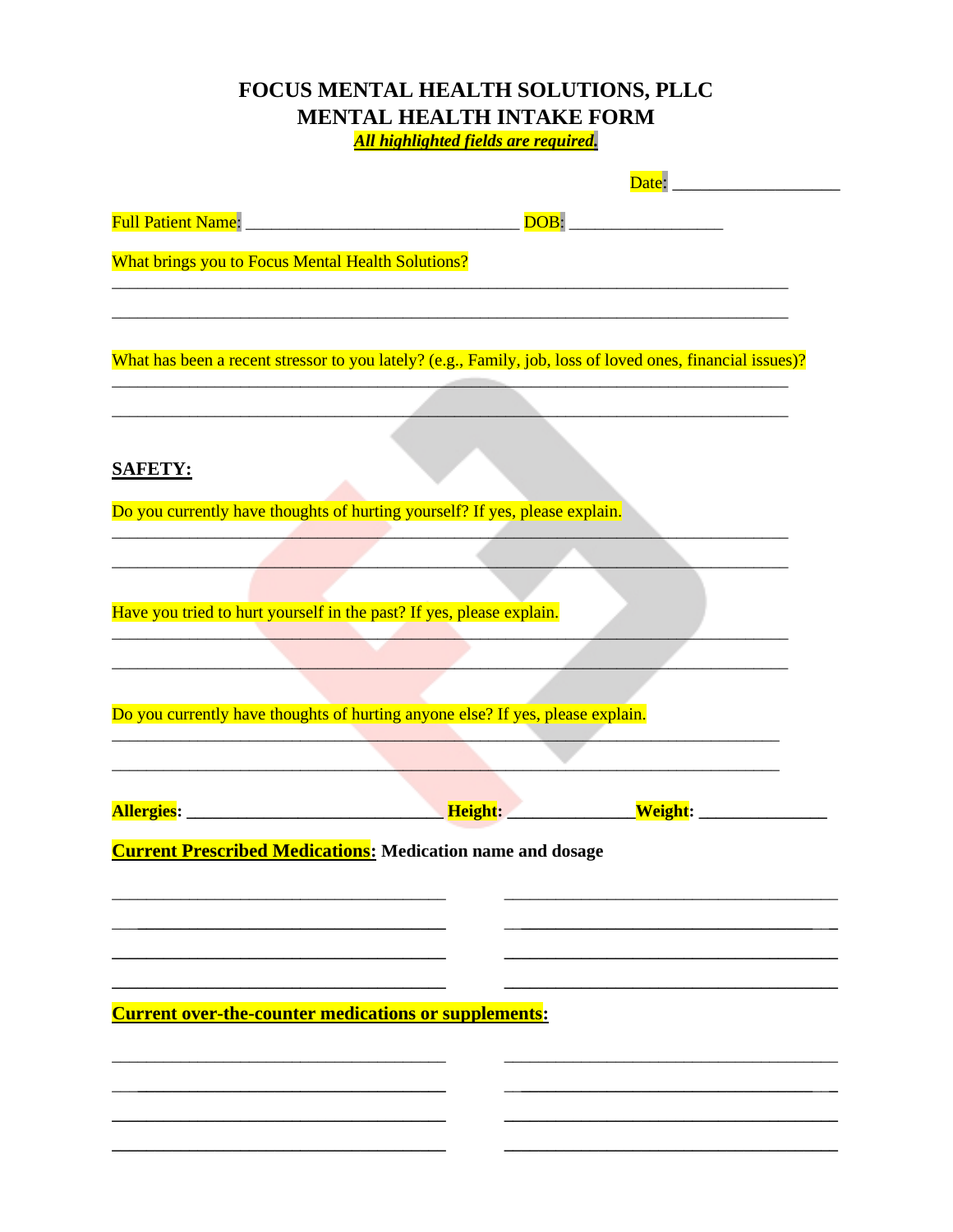## **Past Psychiatric History:**

**Have you ever received psychiatric outpatient treatment? ( )Yes ( ) No** If yes, please provide reason, dates treated and by whom.

\_\_\_\_\_\_\_\_\_\_\_\_\_\_\_\_\_\_\_\_\_\_\_\_\_\_\_\_\_\_\_\_\_\_\_\_\_\_\_\_\_\_\_\_\_\_\_\_\_\_\_\_\_\_\_\_\_\_\_\_\_\_\_\_\_\_\_\_\_\_\_\_\_\_\_\_\_\_ \_\_\_\_\_\_\_\_\_\_\_\_\_\_\_\_\_\_\_\_\_\_\_\_\_\_\_\_\_\_\_\_\_\_\_\_\_\_\_\_\_\_\_\_\_\_\_\_\_\_\_\_\_\_\_\_\_\_\_\_\_\_\_\_\_\_\_\_\_\_\_\_\_\_\_\_\_\_

\_\_\_\_\_\_\_\_\_\_\_\_\_\_\_\_\_\_\_\_\_\_\_\_\_\_\_\_\_\_\_\_\_\_\_\_\_\_\_\_\_\_\_\_\_\_\_\_\_\_\_\_\_\_\_\_\_\_\_\_\_\_\_\_\_\_\_\_\_\_\_\_\_\_\_\_\_\_ \_\_\_\_\_\_\_\_\_\_\_\_\_\_\_\_\_\_\_\_\_\_\_\_\_\_\_\_\_\_\_\_\_\_\_\_\_\_\_\_\_\_\_\_\_\_\_\_\_\_\_\_\_\_\_\_\_\_\_\_\_\_\_\_\_\_\_\_\_\_\_\_\_\_\_\_\_\_

 $\mathcal{L}^{\text{max}}$  and the contribution of the contribution of the contribution of the contribution of the contribution of the contribution of the contribution of the contribution of the contribution of the contribution of th  $\mathcal{L}$  , and the contribution of the contribution of the contribution of the contribution of the contribution of the contribution of the contribution of the contribution of the contribution of the contribution of the co

 $\mathcal{L} = \{ \mathcal{L} \mid \mathcal{L} \in \mathcal{L} \}$  , where  $\mathcal{L} = \{ \mathcal{L} \mid \mathcal{L} \in \mathcal{L} \}$  , where  $\mathcal{L} = \{ \mathcal{L} \mid \mathcal{L} \in \mathcal{L} \}$  $\mathcal{L}=\{x_1,\ldots,x_n\}$  and  $\mathcal{L}=\{x_1,\ldots,x_n\}$  and  $\mathcal{L}=\{x_1,\ldots,x_n\}$  and  $\mathcal{L}=\{x_1,\ldots,x_n\}$ 

**Have you ever been hospitalized for psychiatric reasons? ( )Yes ( ) No** If yes please provide reason, dates hospitalized and where?

**Past Medical History:**

**Past medical problems, non-psychiatric hospitalization, or surgeries:**

Have you ever had an  $EKG?$  ( ) Yes ( ) No If yes, when Was the EKG ( ) normal ( ) abnormal or ( ) unknown? Date of last physical exam: During your mother's pregnancy and birth with you, were there any complications?

 $\mathcal{L} = \{ \mathcal{L} \mid \mathcal{L} \in \mathcal{L} \}$  , where  $\mathcal{L} = \{ \mathcal{L} \mid \mathcal{L} \in \mathcal{L} \}$  , where  $\mathcal{L} = \{ \mathcal{L} \mid \mathcal{L} \in \mathcal{L} \}$  $\mathcal{L}_\text{max} = \mathcal{L}_\text{max} = \mathcal{L}_\text{max} = \mathcal{L}_\text{max} = \mathcal{L}_\text{max} = \mathcal{L}_\text{max} = \mathcal{L}_\text{max} = \mathcal{L}_\text{max} = \mathcal{L}_\text{max} = \mathcal{L}_\text{max} = \mathcal{L}_\text{max} = \mathcal{L}_\text{max} = \mathcal{L}_\text{max} = \mathcal{L}_\text{max} = \mathcal{L}_\text{max} = \mathcal{L}_\text{max} = \mathcal{L}_\text{max} = \mathcal{L}_\text{max} = \mathcal{$ 

**Past Psychiatric Medications:** If you have ever taken any of the following medications, please indicate the **dates, dosage**, how helpful they were, and **side-effects** (if you can't remember all the details, just write in what you do remember).

| Antidepressants:         |  |
|--------------------------|--|
| Prozac(fluoxetine)_      |  |
| Zoloft(sertraline)       |  |
| Luvox(fluvoxamine)_      |  |
| Paxil(paroxetine)_____   |  |
| Celexa(citalopram)_      |  |
| Lexapro(escitalogram)    |  |
| Effexor(venlafaxine)     |  |
| Cymbalta(duloxetine)_    |  |
| Pristiq(desvenlafaxine)_ |  |
| Wellbutrin(bupropion)_   |  |
| Remeron(mirtazapine)____ |  |
| Serzone(nefazodone)      |  |
| Anafranil(clomipramine)  |  |
| Pamelor(nortriptyline)_  |  |

| Tofranil(imipramine)_    |
|--------------------------|
| Elavil(amitriptyline)    |
| Trintellix(vortioxetine) |

| Viibryd(vilazodone)           |
|-------------------------------|
| Other                         |
| <b>Mood Stabilizers:</b>      |
| Tegretol (Carbamazepine)      |
| Lithium                       |
| Depakote (valproate, valproic |
| acid)                         |
| Lamictal(lamotrigine)         |
| Topamax(topiramate)_          |
| Trileptal (oxcarbazepine)     |
| <b>Other</b>                  |
|                               |